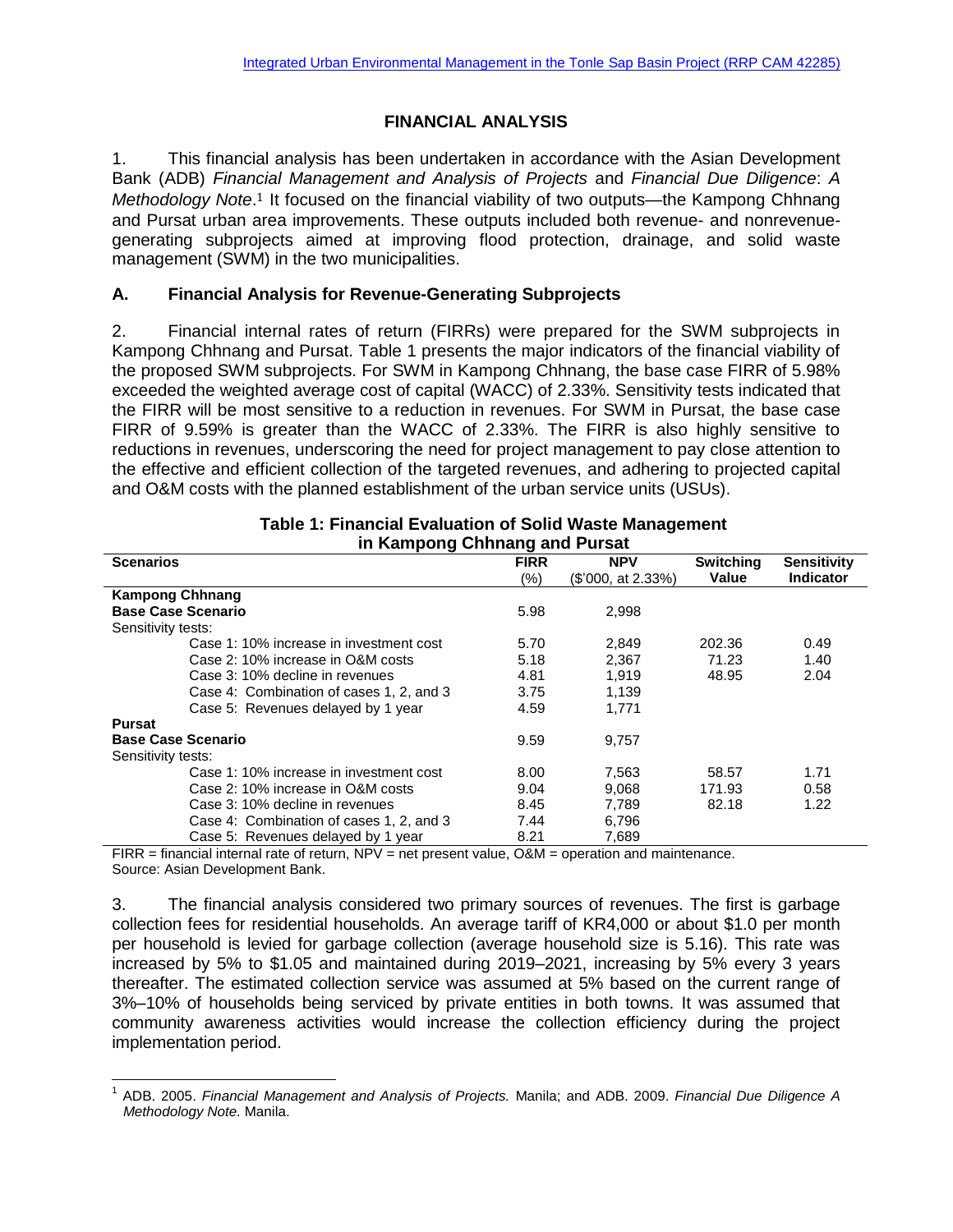4. USUs will be established in Pursat and Kampong Chhnang and will be responsible for SWM, inclusive of the O&M of controlled landfill and garbage collection. The USU in Pursat will also manage the town center drainage, the pumping station, wastewater stabilization ponds, and the embankment. The USU in Kampong Chhnang will also manage the flood control river embankment works. In the absence of USUs, the respective provincial departments of public works and transport (PDPWT) will assume responsibility, including town center drainage and the flood control river embankment (with the provincial department for water resources and meteorology).

5. The second major source of revenue considered were the collection charges on business firms, estimated at \$75–\$500 per year depending on the nature and size of the firm.<sup>2</sup> These charges were projected to increase by 8%–10% per annum to mobilize revenues sufficient to cross-subsidize poorer households in the towns. Both charges are consistent with the polluter pays principle, which encourages the imposition of taxes on parties directly responsible for producing the pollution.<sup>3</sup>

# **B. Financial Sustainability Analysis**

6. Financial projections for the towns of Kampong Chhnang and Pursat confirmed that, with a properly phased and executed collection of charges on drainage and/or flood protection services plus other user charges and fees, the project implementation units (PIUs) in each town will be able to transition into semiautonomous USUs.

7. The revenues considered in undertaking the projections included SWM garbage collection fees and charges; drainage and/or flood control service charges; and other charges and fees on urban services, which will be formulated and levied during the project. Initial collection efficiency was assumed at 20%, gradually increasing to 85% toward the end of the 30-year period. Annual price indices were applied to the projected revenues and the costs associated with O&M and incremental administration for the subprojects.

8. For the drainage and flood control service charges, each household will be levied a minimal fee of KR1,500 or \$0.38 per month beginning in 2019, increasing by 5% every 3 years. Business entities will be charged higher within the range of \$50–\$300 per annum depending on their classification (capitalization and type of business operation).

9. The garbage collection fee and the drainage and flood management fee should be consolidated into an environmental sanitation fee for ease of administration. The flat tariff for households starts at \$1.05 and is maintained during 2019–2021, increasing by a minimum of 5% every 3 years thereafter. The progressive block tariff for businesses will increase by a minimum of 8% per annum thereafter. To ensure high billing and collection efficiency, the following billing options will be explored for the environmental sanitation fee: integrate billing into the electricity bill, with the power distribution utility deducting a percentage of the amount collected as commission; fee payment prior to the annual approval and release of business licenses and permits; and/or fee payment together with property taxes by property owners. Other fees and surcharges on urban services, to be formulated and levied during the project, were estimated at 15%–20% of revenues mobilized from SWM and drainage and/or flood protection services to increase financing for O&M. The proposed environmental sanitation fee in Kampong Chhnang and Pursat is in Table 2.

 $\overline{a}$  $^2$  Businesses may be classified as small, medium, and large based on the capitalization and nature of the business, the number of personnel employed by the business, the volume and type of solid wastes generated by the business, and the volume and type of wastewater discharged into the drainage system.

 $3$  Tipping fees were also considered as they are typically associated with cost recovery mechanisms for landfill sites. However, a review of the literature and current practices of local governments suggested that charging tipping fees in developing countries has encouraged illegal dumping to avoid paying the tipping fees.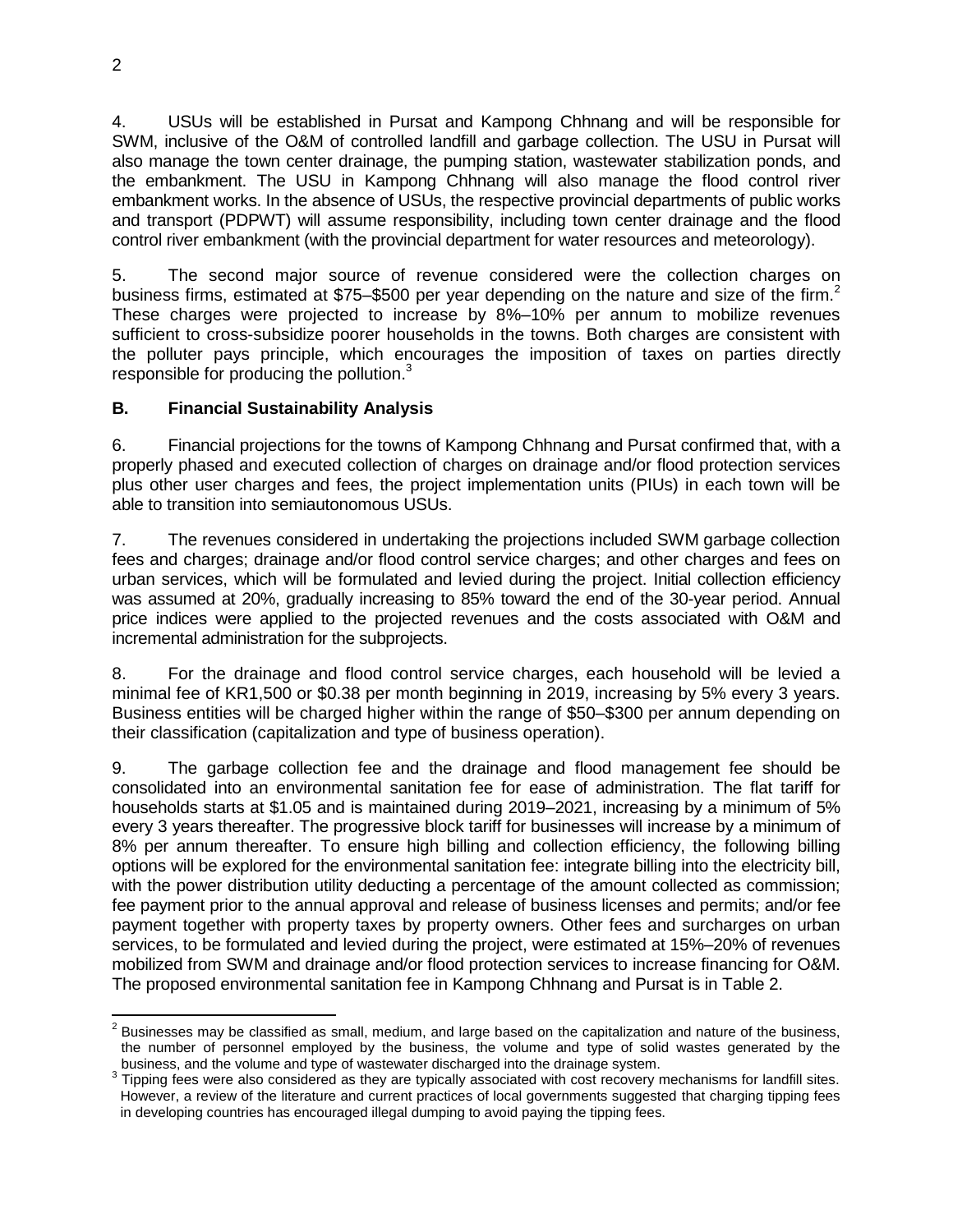|                |               | <b>Customer Category</b>       | <b>Environmental Sanitation Fee</b> |             |                     |             |  |  |  |  |  |  |  |  |
|----------------|---------------|--------------------------------|-------------------------------------|-------------|---------------------|-------------|--|--|--|--|--|--|--|--|
|                |               |                                | Monthly (\$)                        | Annual (\$) | <b>Monthly (KR)</b> | Annual (KR) |  |  |  |  |  |  |  |  |
|                |               | <b>Kampong Chhnang</b>         |                                     |             |                     |             |  |  |  |  |  |  |  |  |
| 1 <sub>1</sub> |               | Households                     |                                     |             |                     |             |  |  |  |  |  |  |  |  |
|                |               | Solid waste                    | 1.05                                | 12.60       | 4,200               | 50,400      |  |  |  |  |  |  |  |  |
|                |               | Drainage                       | 0.38                                | 4.56        | 1,520               | 18,240      |  |  |  |  |  |  |  |  |
|                |               | <b>Total Fee</b>               | 1.43                                | 17.16       | 5,720               | 68,640      |  |  |  |  |  |  |  |  |
| 2.             |               | <b>Business Establishments</b> |                                     |             |                     |             |  |  |  |  |  |  |  |  |
|                | a.            | Small                          |                                     |             |                     |             |  |  |  |  |  |  |  |  |
|                |               | Solid waste                    | 8.33                                | 100.00      | 33,333              | 400.000     |  |  |  |  |  |  |  |  |
|                |               | Drainage                       | 8.33                                | 100.00      | 33,333              | 400,000     |  |  |  |  |  |  |  |  |
|                |               | <b>Total Fee</b>               | 16.67                               | 200.00      | 66,667              | 800,000     |  |  |  |  |  |  |  |  |
|                | b.            | Medium                         |                                     |             |                     |             |  |  |  |  |  |  |  |  |
|                |               | Solid waste                    | 16.67                               | 200.00      | 66,667              | 800,000     |  |  |  |  |  |  |  |  |
|                |               | Drainage                       | 16.67                               | 200.00      | 66,667              | 800,000     |  |  |  |  |  |  |  |  |
|                |               | <b>Total Fee</b>               | 33.33                               | 400.00      | 133,333             | 1,600,000   |  |  |  |  |  |  |  |  |
|                | c.            | Large                          |                                     |             |                     |             |  |  |  |  |  |  |  |  |
|                |               | Solid waste                    | 25.00                               | 300.00      | 100,000             | 1,200,000   |  |  |  |  |  |  |  |  |
|                |               | Drainage                       | 25.00                               | 300.00      | 100,000             | 1,200,000   |  |  |  |  |  |  |  |  |
|                |               | <b>Total Fee</b>               | 50.00                               | 600.00      | 200,000             | 2,400,000   |  |  |  |  |  |  |  |  |
|                | <b>Pursat</b> |                                |                                     |             |                     |             |  |  |  |  |  |  |  |  |
| $\mathbf{1}$ . |               | Households                     |                                     |             |                     |             |  |  |  |  |  |  |  |  |
|                |               | Solid waste                    | 1.05                                | 12.60       | 4,200               | 50,400      |  |  |  |  |  |  |  |  |
|                |               | Drainage                       | 0.38                                | 4.56        | 1,520               | 18,240      |  |  |  |  |  |  |  |  |
|                |               | <b>Total Fee</b>               | 1.43                                | 17.16       | 5,720               | 68,640      |  |  |  |  |  |  |  |  |
| 2.             |               | <b>Business Establishments</b> |                                     |             |                     |             |  |  |  |  |  |  |  |  |
|                |               | Small<br>a.                    |                                     |             |                     |             |  |  |  |  |  |  |  |  |
|                |               | Solid waste                    | 6.25                                | 75.00       | 25,000              | 300,000     |  |  |  |  |  |  |  |  |
|                |               | Drainage                       | 4.17                                | 50.00       | 16,667              | 200,000     |  |  |  |  |  |  |  |  |
|                |               | <b>Total Fee</b>               | 10.42                               | 125.00      | 41,667              | 500,000     |  |  |  |  |  |  |  |  |
|                |               | b.<br>Medium                   |                                     |             |                     |             |  |  |  |  |  |  |  |  |
|                |               | Solid waste                    | 25.00                               | 300.00      | 100,000             | 1,200,000   |  |  |  |  |  |  |  |  |
|                |               | Drainage                       | 12.50                               | 150.00      | 50,000              | 600,000     |  |  |  |  |  |  |  |  |
|                |               | <b>Total Fee</b>               | 37.50                               | 450.00      | 150,000             | 1,800,000   |  |  |  |  |  |  |  |  |
|                |               | c.<br>Large                    |                                     |             |                     |             |  |  |  |  |  |  |  |  |
|                |               | Solid waste                    | 41.67                               | 500.00      | 166,667             | 2,000,000   |  |  |  |  |  |  |  |  |
|                |               | Drainage                       | 16.67                               | 200.00      | 66,667              | 800,000     |  |  |  |  |  |  |  |  |
|                |               | <b>Total Fee</b>               | 58.33                               | 700.00      | 233,333             | 2,800,000   |  |  |  |  |  |  |  |  |

| Table 2: Proposed Environmental Sanitation Fee in Kampong Chhnang and Pursat |  |  |
|------------------------------------------------------------------------------|--|--|
|                                                                              |  |  |

Note: The exchange rate used is KR4,000 = \$1.

Source: Asian Development Bank.

10. Tables 3 and 4 present the results of the financial projections for each PIU. Initially, the PIUs will be financially dependent on the government for their funding needs (i.e., during project implementation and about 5 years thereafter). This will include financing for both capital and operating requirements. Gradually, they will be expected to mobilize their own revenues, starting modestly then accelerating their collection efforts. Within 10 years from commencing their revenue generation efforts in 2019, Pursat and Kampong Chhnang will have the capacity to cover their O&M cost and incremental administration for their SWM, drainage and flood control subprojects.

## **C. Affordability Analysis**

11. The affordability of the proposed environmental sanitation fee to the households is a key consideration. The fee is about 1.65% of the average monthly household income of poor households (lowest 3% in Kampong Chhnang and lowest 6% in Pursat) in the two towns, and is considered affordable.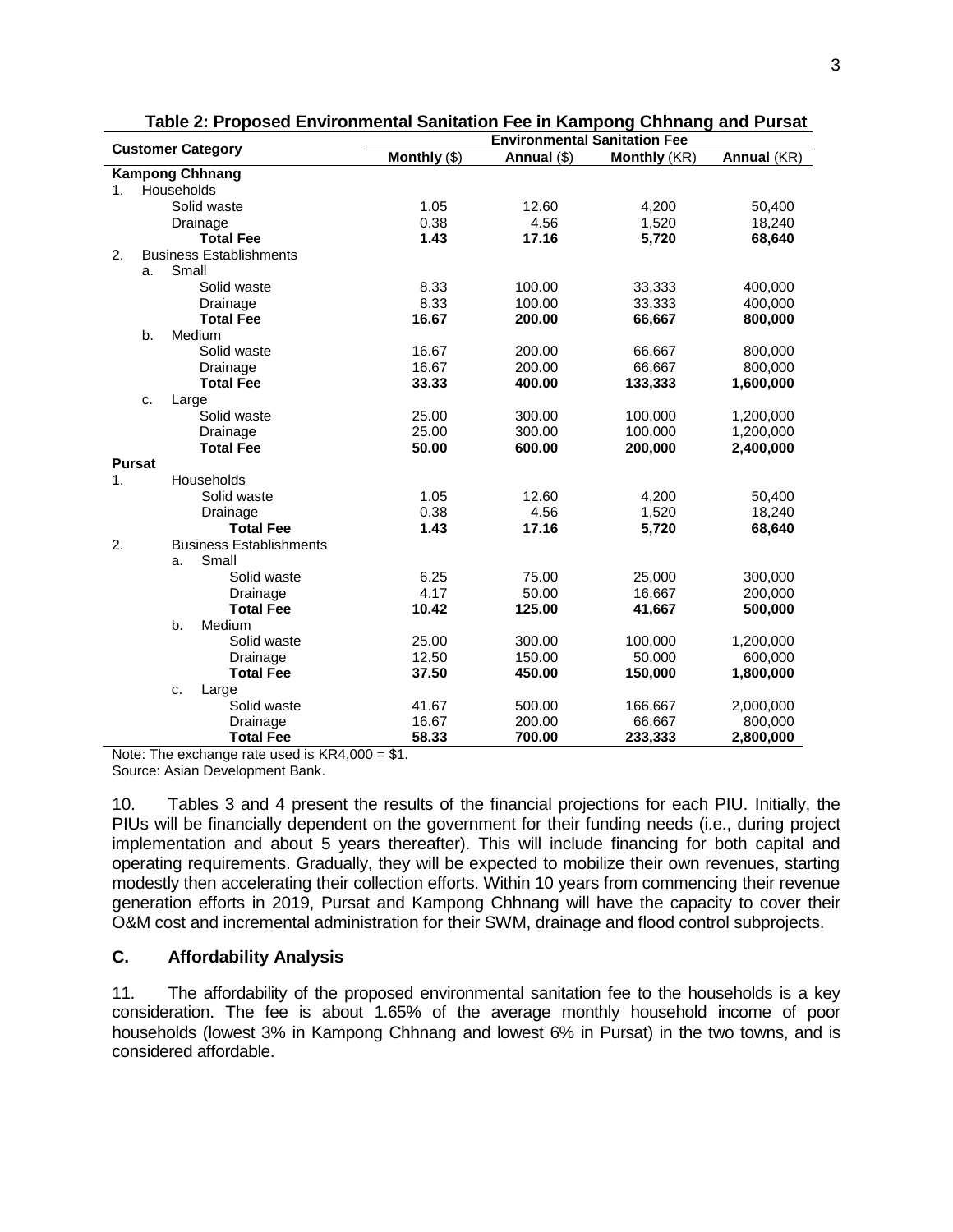#### **Table 3: Income and Expenditure Projections for Pursat Project Implementation Unit**

(\$'000, in current prices for financial years ending 31 December)

| ltem                                                        | 2015 | 2016                    | 2017                    | 2018  | 2019                    | 2020     | 2021                    | 2022     | 2023                    | 2024     | 2025     | 2026                    | 2027  | 2028  | 2029        | 2030                    |
|-------------------------------------------------------------|------|-------------------------|-------------------------|-------|-------------------------|----------|-------------------------|----------|-------------------------|----------|----------|-------------------------|-------|-------|-------------|-------------------------|
| <b>Sources of Funds</b>                                     |      |                         |                         |       |                         |          |                         |          |                         |          |          |                         |       |       |             |                         |
| 1. Own Source Revenues                                      |      |                         |                         |       |                         |          |                         |          |                         |          |          |                         |       |       |             |                         |
| Solid Waste Collection Fees                                 |      |                         | 0                       | o     | 200                     | 239      | 283                     | 338      | 396                     | 477      | 579      | 686                     | 771   | 881   | 992         | 1,121                   |
| Drainage and Flood Protection Charges                       |      | $\Omega$                | $\mathbf 0$             | 0     | 103                     | 122      | 143                     | 169      | 198                     | 235      | 281      | 331                     | 375   | 429   | 487         | 554                     |
| <b>Other Urban Service Fees</b>                             |      |                         | 0                       | 0     | 26                      | 81       | 96                      | 113      | 134                     | 158      | 190      | 227                     | 265   | 300   | 342         | 387                     |
| <b>Subtotal (Recurrent Revenues)</b>                        |      | $\overline{\mathbf{0}}$ | Ō                       | 0     | 330                     | 442      | 522                     | 620      | 728                     | 869      | 1,050    | 1,244                   | 1,411 | 1,610 | 821.ا       | 2,062                   |
| 2. Support for Infrastructure Subprojects                   |      |                         |                         |       |                         |          |                         |          |                         |          |          |                         |       |       |             |                         |
| ADB and PPCR Loan and Grant Proceeds Passed on as Grants    | 0    | 739                     | 2,666                   |       | 4.945 3.374 1.077       |          | 0                       | 0        | 0                       | 0        | 0        | 0                       | 0     | 0     | 0           | 0                       |
| <b>Subtotal (Support for Infrastructure Subprojects)</b>    | 0    | 739                     |                         |       | 2,666 4,945 3,374 1,077 |          | 0                       |          | $\overline{\mathbf{0}}$ | n        |          | Ō                       | n     |       | 0           | $\overline{\mathbf{0}}$ |
| 3. Other Government Grants and Subsidies                    | 156  | 161                     | 167                     | 173   | 0                       | 218      | 763                     | 709      | 649                     | 556      | 425      | 283                     | 170   | 25    |             | 0                       |
| <b>Total Sources of Funds</b>                               | 156  | 901                     | 2,833                   | 5,118 | 3,704                   | 1,737    | 1,285                   | 1,330    | 1,377                   | 1,425    | 1,475    | 1,527                   | 1,580 | 1,635 | 1,821       | 2,062                   |
| <b>B. Uses of Funds</b>                                     |      |                         |                         |       |                         |          |                         |          |                         |          |          |                         |       |       |             |                         |
| 1. Infrastructure Operations and Maintenance                |      |                         |                         |       |                         |          |                         |          |                         |          |          |                         |       |       |             |                         |
| Subproject Flood Protection and Embankment                  | 0    | 0                       | 0                       | 0     |                         | 0        | 602                     | 623      | 645                     | 668      | 691      | 715                     | 740   | 766   | 793         | 821                     |
| Subproject Solid Waste Management                           |      | $\mathbf 0$             | 0                       | 0     | 0                       | 475      | 491                     | 508      | 526                     | 545      | 564      | 583                     | 604   | 625   | 647         | 669                     |
| <b>Subtotal (Infrastructure Operations and Maintenance)</b> | O    | o                       | $\overline{\mathbf{0}}$ | σ     |                         | 475      | 1,094                   | 1,132    | ,171                    | 1.212    | 1,255    | .299                    | 1.344 | 1.391 | .440        | 1,490                   |
| 2. Administration and Overheads                             |      |                         |                         |       |                         |          |                         |          |                         |          |          |                         |       |       |             |                         |
| Incremental Administration                                  | 156  | 161                     | 167                     | 173   | 179                     | 185      | 192                     | 198      | 205                     | 213      | 220      | 228                     | 236   | 244   | 253         | 261                     |
| <b>Subtotal (Administration and Overheads)</b>              | 156  | 161                     | 167                     | 173   | 179                     | 185      | 192                     | 198      | 205                     | 213      | 220      | 228                     | 236   | 244   | 253         | 261                     |
| 3. Investment                                               |      |                         |                         |       |                         |          |                         |          |                         |          |          |                         |       |       |             |                         |
| Subproject Flood Protection and Embankment                  | 0    | 487                     |                         |       | 1,504 4,018 3,102 1,077 |          | 0                       |          | 0                       | 0        |          | 0                       | 0     |       | 0           | 0                       |
| Subproject Solid Waste Management                           | 0    | 252                     | 1.163                   | 928   | 272                     | $\Omega$ | 0                       | $\Omega$ | $\mathbf 0$             | $\Omega$ | $\Omega$ | $\mathbf 0$             | 0     |       | $\Omega$    | 0                       |
| <b>Subtotal (Investment)</b>                                | 0    | 739                     | 2,666                   | 4,945 | 3,374                   | 1,077    | $\overline{\mathbf{0}}$ |          | Ō                       | 0        |          | $\overline{\mathbf{0}}$ | 0     |       | $\mathbf 0$ | $\overline{\mathbf{0}}$ |
| 4. Other Investments                                        | 0    |                         | 0                       | 0     | 151                     | 0        | Λ                       |          |                         |          |          | O                       |       |       | 128         | 310                     |
| <b>Total Uses of Funds</b>                                  | 156  | 901                     | 2,833                   | 5,118 | 3,704 1,737             |          | 1,285                   | 1,330    | 1,377                   | 1,425    | 1,475    | 1,527                   | 1,580 | 1,635 | 1,821       | 2,062                   |
| <b>D.</b> Indicators                                        |      |                         |                         |       |                         |          |                         |          |                         |          |          |                         |       |       |             |                         |
| 1. Price Index                                              | 1.00 | .04                     | 1.07                    | 1.11  | 1.15                    | 1.19     | 1.23                    | 1.27     | 1.32                    | 1.36     | 1.41     | 1.46                    | 1.51  | 1.56  | 1.62        | 1.68                    |
| 2. Own Source Revenue                                       |      |                         |                         |       |                         |          |                         |          |                         |          |          |                         |       |       |             |                         |
| <b>Collection Efficiency</b>                                | 20%  | 25%                     | 30%                     | 35%   | 40%                     | 50%      | 60%                     | 70%      | 70%                     | 70%      | 70%      | 70%                     | 80%   | 80%   | 80%         | 80%                     |
| Real Growth in Income                                       |      |                         |                         |       |                         | 29%      | 15%                     | 15%      | 13%                     | 14%      | 15%      | 13%                     | 9%    | 9%    | 8%          | 8%                      |
| As a Share of Total Income                                  |      |                         |                         |       | 9%                      | 25%      | 41%                     | 47%      | 53%                     | 61%      | 71%      | 81%                     | 89%   | 98%   | 100%        | 100%                    |
| As a Share of Direct Cost of Services and Maintenance       |      |                         |                         |       |                         | 93%      | 48%                     | 55%      | 62%                     | 72%      | 84%      | 96%                     | 105%  | 116%  | 126%        | 138%                    |
| 3. Expenditure                                              |      |                         |                         |       |                         |          |                         |          |                         |          |          |                         |       |       |             |                         |
| <b>Real Growth in Recurrent Expenditure</b>                 |      | 3%                      | 3%                      | 3%    | 3%                      | 61%      | 40%                     | 3%       | 3%                      | 2%       | 2%       | 2%                      | 2%    | 2%    | 2%          | 2%                      |

ADB = Asian Development Bank, PPCR = Pilot Program for Climate Resilience. Source: Asian Development Bank.